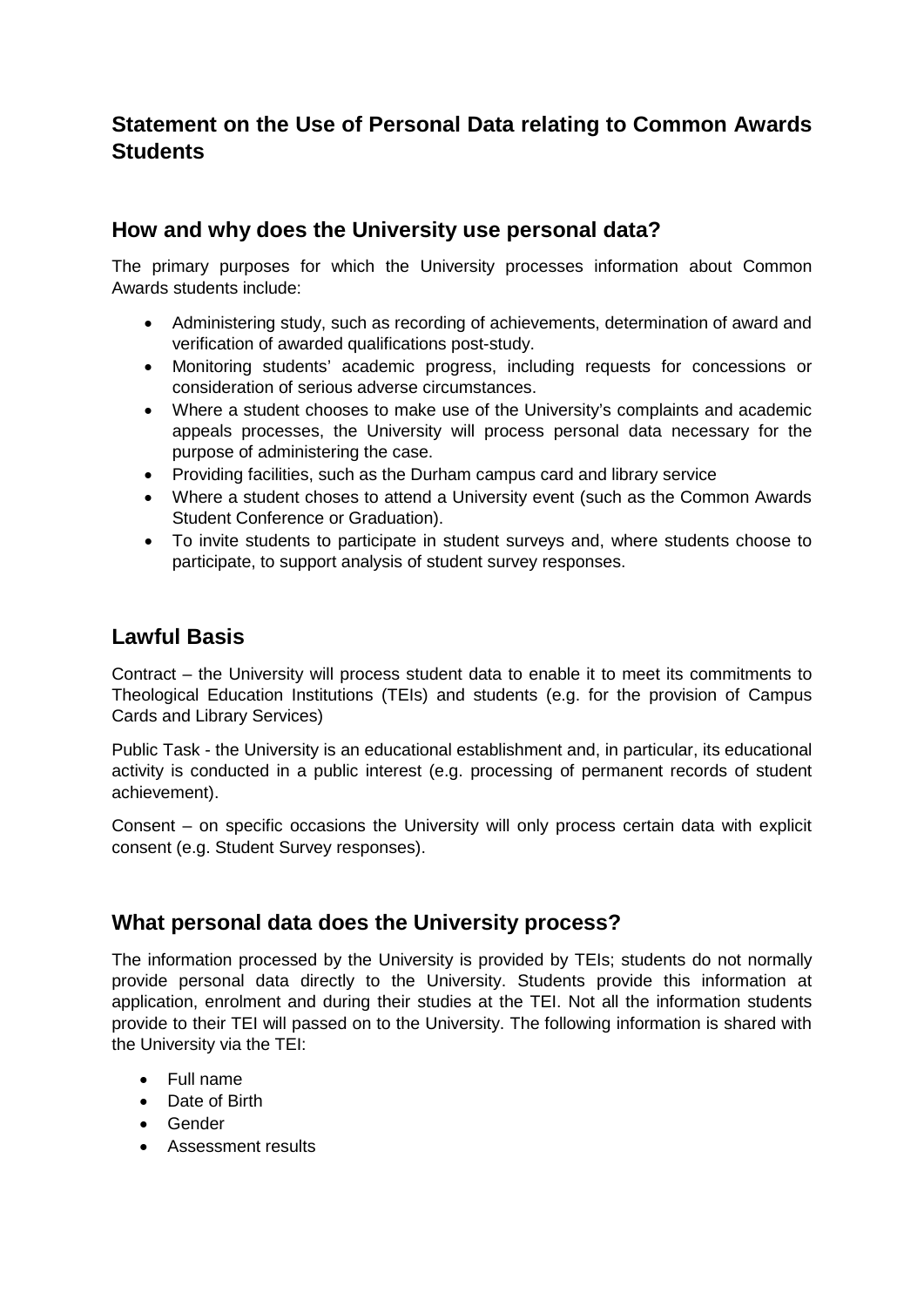• If applicable, details of concessions and accreditation of prior learning requests and serious adverse circumstances

The University processes personal data provided directly from students if they choose to attend a University event (such as the Common Awards Student Conference) or the University's Graduation Ceremony. The following information is collected and processed by the University:

- Full name
- Address
- Contact details
- Participants at these events may be given the opportunity to indicate individual requirements, e.g. those pertaining to diet or mobility. This information will be processed only to ensure that these requirements are taken into account and will not be used or stored beyond that single event.

The University processes personal data provided directly from students if they choose to submit an appeal or participate in a student survey. In such circumstances, the information provided will be determined by the student.

#### **How is personal data stored?**

Student data is held in core student administrative systems (the University's student records system, Banner; the University Alumni Relations system, Raisers Edge; CIS systems – duo, DUND and the data warehouse; the Library records system; Common Awards electronic storage systems) with access to each system limited to approved University staff members.

### **How long personal data is held?**

The University keeps personal data for as long as it is needed for the purpose for which it was originally collected. Personal data is kept, deleted or archived in accordance with the [University Records Retention Schedule.](https://www.dur.ac.uk/ig/rim/retention/)

## **Sharing of personal data**

The University is required to share personal data with certain other organisations in order to meet statutory requirements or to provide services to students. Sharing will always be undertaken in line with the requirements of data protection law, either through the consent of the individual, or another relevant legal gateway. The personal data that is shared will always be limited precisely to what the other organisation needs to meet its requirements or deliver its services.

The information below outlines the key organisations or individuals with whom the University shares personal data:

- External Examiners for examination, assessment and moderation purposes
- The Office of the Independent Adjudicator to review student complaints